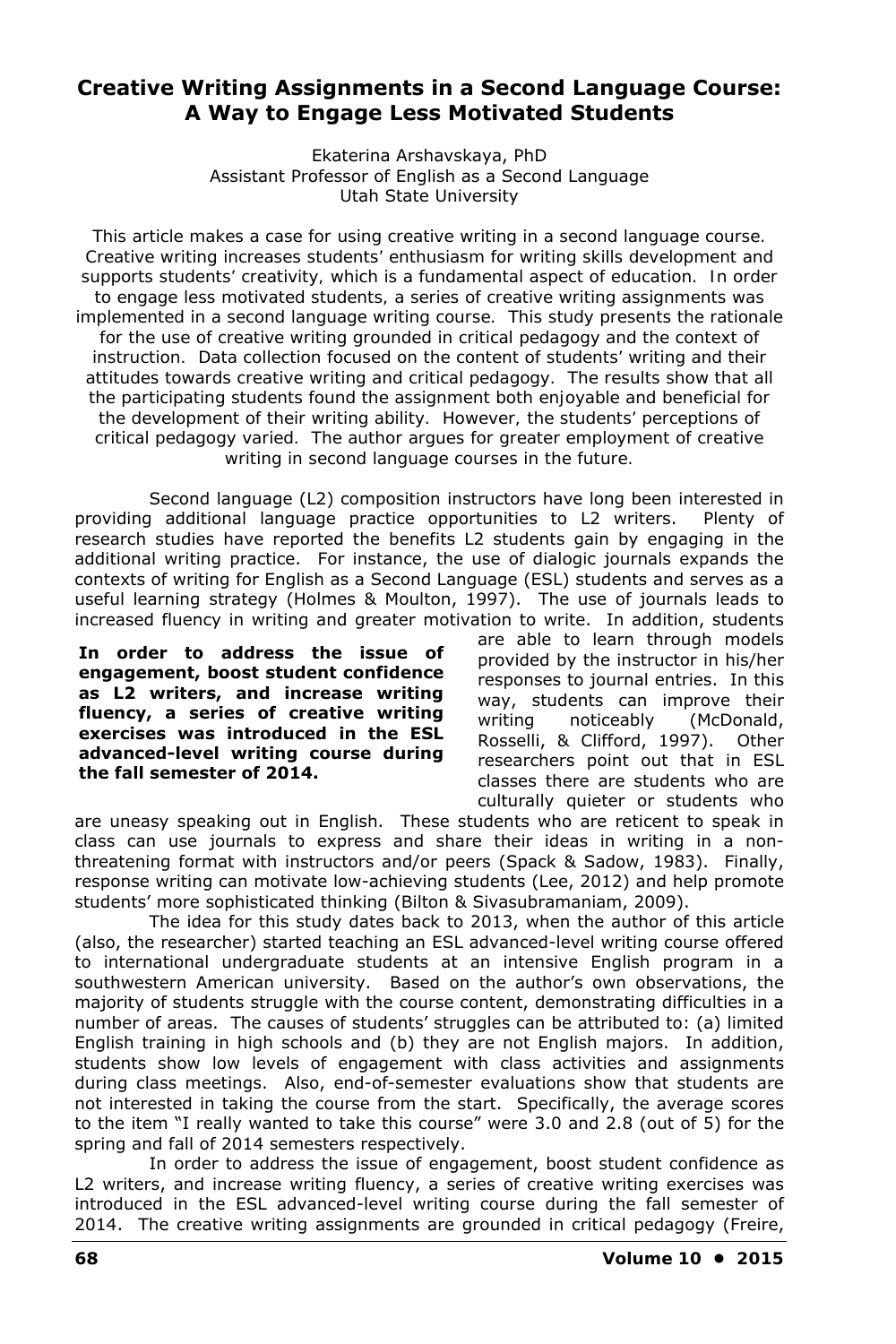1970), dealing with the issues related to marginalized groups of people around the world and various kinds of discrimination based on gender, sexual orientation, and/or ideological beliefs. Because of the students' international backgrounds, the topics related to people's lives around the world were selected aiming to attract their potential interest in these issues.

The current study presents the results of implementing a series of creative writing exercises in an advanced-level ESL course. Data collection focused on the content of students' writing and attitudes towards creative writing and critical pedagogy. The study ends with pedagogical implications of the study and suggestions for further research.

### **Using Expressive and Creative Forms of Writing with L2 Learners**

Recent years witness a growing popularity of using expressive and creative forms of writing with L2 learners. For instance, McDonald et al. (1997) found that the use of expressive writing (dialogic diaries) with ESL students led to qualitative improvements in student writing towards the end of the semester. Additionally, the researchers determined the number of sentences and words in each student's writing at the beginning and the end of the course. They report that that there was little mean change from pre- to post- on any of these ratings; i.e., even though the numbers did go up, but only marginally. In a more recent study, Lee (2012) employed the use of an electronic reading response journal, in which the students expressed their reactions to several literary texts. Lee (2012) reports that the use of expressive writing led to students' overall improvement in writing and that some of the students exhibited great levels of engagement with the assignment by posting poems and other forms of creative writing in addition to their reactions to the texts.

Highlighting the role of expressive writing for L2 writers, Bilton and Sivasubramaniam (2009) argue that today's L2 educators primarily focus on the students' "vocational needs" (p. 303) without paying attention to students' emotional or maturational needs. These researchers explain that the proponents of expressive writing viewed writing as an act of creative expression and a process of discovering meaning (Zamel, 1982). Additionally, by responding to the content of student writing rather than focusing on the grammatical or structural deficiencies, L2 teachers can help "minimize fear, nervousness, and self-consciousness" (Leki, 1992, p. 17) experienced by novice writers. Expressive writing can lead students toward better academic writing (Spack & Sadow, 1983), because by engaging in expressive writing students learn to focus on ideas and, as a result, their written products improve as well (Zamel, 1982).

In addition, infusing L2 writing curriculum with creative writing exercises can help support students' creativity, one of the fundamental aspects of education. In addition, engagement in creative writing activities helps students experience higher levels of enthusiasm and motivation to improve their writing abilities because they can express themselves freely and employ their imagination (Stillar, 2013).

### **Applying Critical Pedagogy to L2 Classrooms**

The person who stood at the roots of critical pedagogy is the Brazilian educator, scholar, and human rights activist Paulo Freire. Freire (1970) observed that generally teachers transfer accepted information to their students without connecting it to the realities of students' lives and then require to reproduce it on tests. As the educator of the oppressed, Freire insisted that education is a political act that, if not seen as such, legitimizes and reproduces the politics of the dominant classes, thus maintaining social disparities (Pagliarini Cox & de Assis-Peterson, 1999). Seeing education as a path to common people's liberation, Freire (1970) proposed that educators engage in a true dialogue with their students, while students problematize reality. In other words, according to Freire, students must learn to identify problems and come to recognize and understand the significance of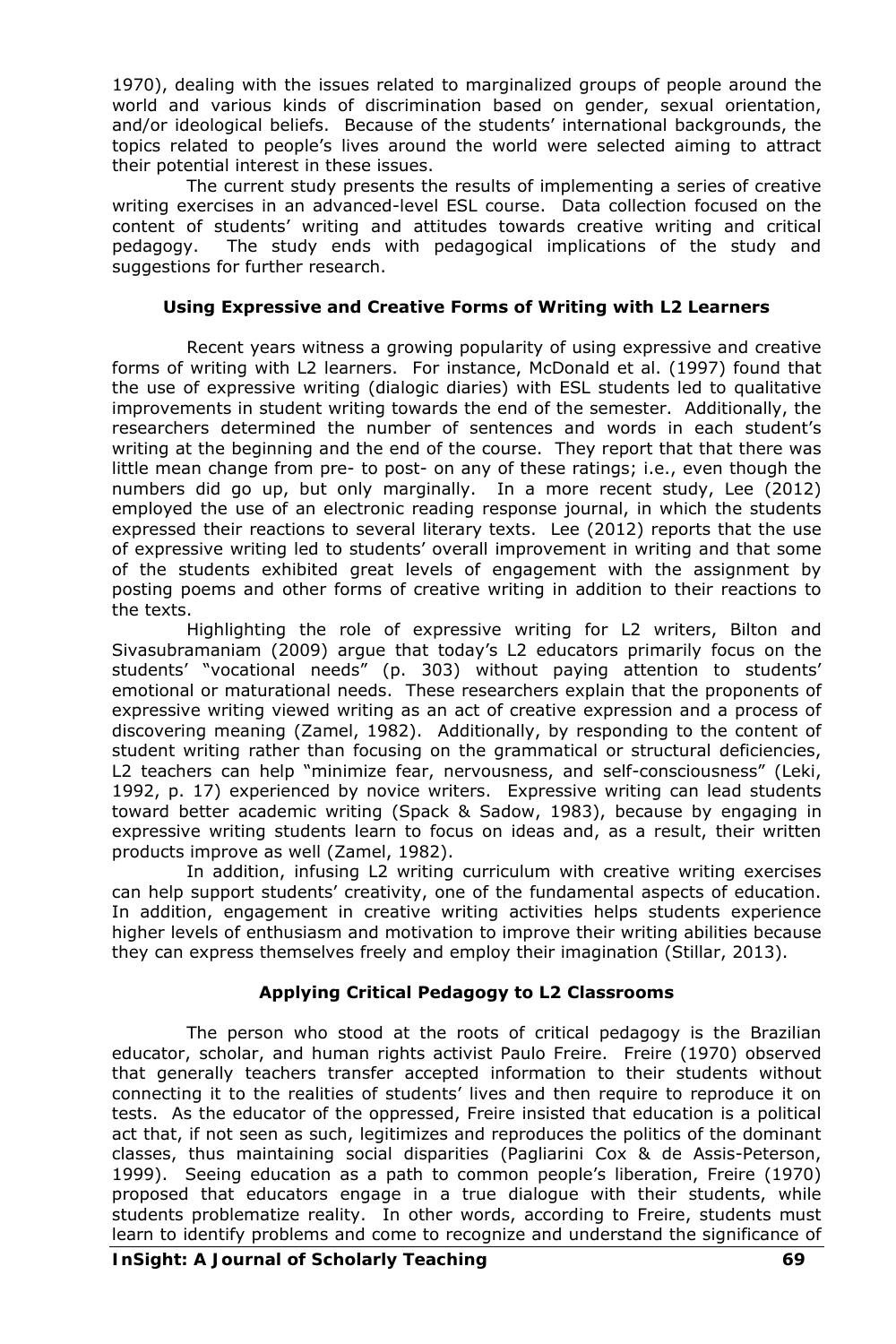those problems with regard to their own lives and the lives of others. To this end, Freire suggested using activities during which learners name, construct, and critically reflect on the realities of their own lives.

The ideas rooted in critical pedagogy are particularly relevant to the L2 teaching context since language learning involves the issues related to power and domination, while avoiding such conversations "becomes, on the one hand, understandable and, on the other, reprehensible" (Pennycook, 1990, p. 305) affair. By infusing L2 writing curriculum with critical discourse, L2 writing instructors can help students develop critical consciousness and empathy and promote students' exploration of the nature of knowledge and power. Recent research (Stillar, 2013) shows that when adopting new identities (e.g., the identities of marginalized or vilified groups of people in the students' dominant cultures), students attempt to challenge the existing status quo and start to develop critical consciousness in relation to societal inequality. By introducing critical discourse into L2 classrooms, writing instructors call attention to the issues related to social inequality and the role of power in today's society (Stillar, 2013).

Graman (1988) shared a personal account of applying the ideas rooted in critical pedagogy with adult ESL learners. In this account, he explained how he was able to shift away from the mechanical drills in grammar and pronunciation found in ESL textbooks to discussing the issues that were of utmost importance to his farmworking students from several countries in Latin America and Spain, eventually empowering them to name, understand, and problematize the world they found themselves in. Stillar (2013), in his research with Japanese English learners in the English as a Foreign Language (EFL) context, reports on promoting greater critical consciousness on the part of the students by asking them to write personal letters and journal entries from the perspective of the people traditionally marginalized or vilified by the dominant class in their culture.

Overall, this study combines and applies the expressive, creative, and critical pedagogy approaches to writing in an advanced-level ESL writing course. The unique contributions of this research are that it reports the findings that have the potential to help review and renew the existing L2 writing curricula for undergraduate ESL students in the U.S. universities. This study pursued three main research questions: (a) How does the use of creative writing assignments mediate student development of critical consciousness?; (b) What are the students' attitudes towards the use of creative writing activities in an L2 writing course?; and (c) What are the students' perceptions of the use of critical pedagogy in an L2 writing course?

#### **Method**

### **Participants**

The participants included nine international undergraduate students (four female and five male participants) in their twenties enrolled in an advanced-level academic writing course offered at a southwestern American university during the fall of 2014. The students came from diverse countries such as the Dominican Republic, Slovenia, Iran, South Korea, and Portugal who majored in a number of disciplines such as electrical engineering, landscape architecture, nutrition, and aviation.

The study was conducted with the IRB approval. The creative writing assignments constituted a required part of the advanced-level ESL writing course content. However, this article utilizes the writing excerpts of students who agreed to participate in the research.<sup>1</sup> In order to protect research participants' privacy, the participants' names are not disclosed.

Upon the end of the academic semester, students completed a survey asking them about their attitudes and perceptions with regards to the creative

 $\overline{a}$ 

 $1$  Only 7 students allowed me to cite from their essays.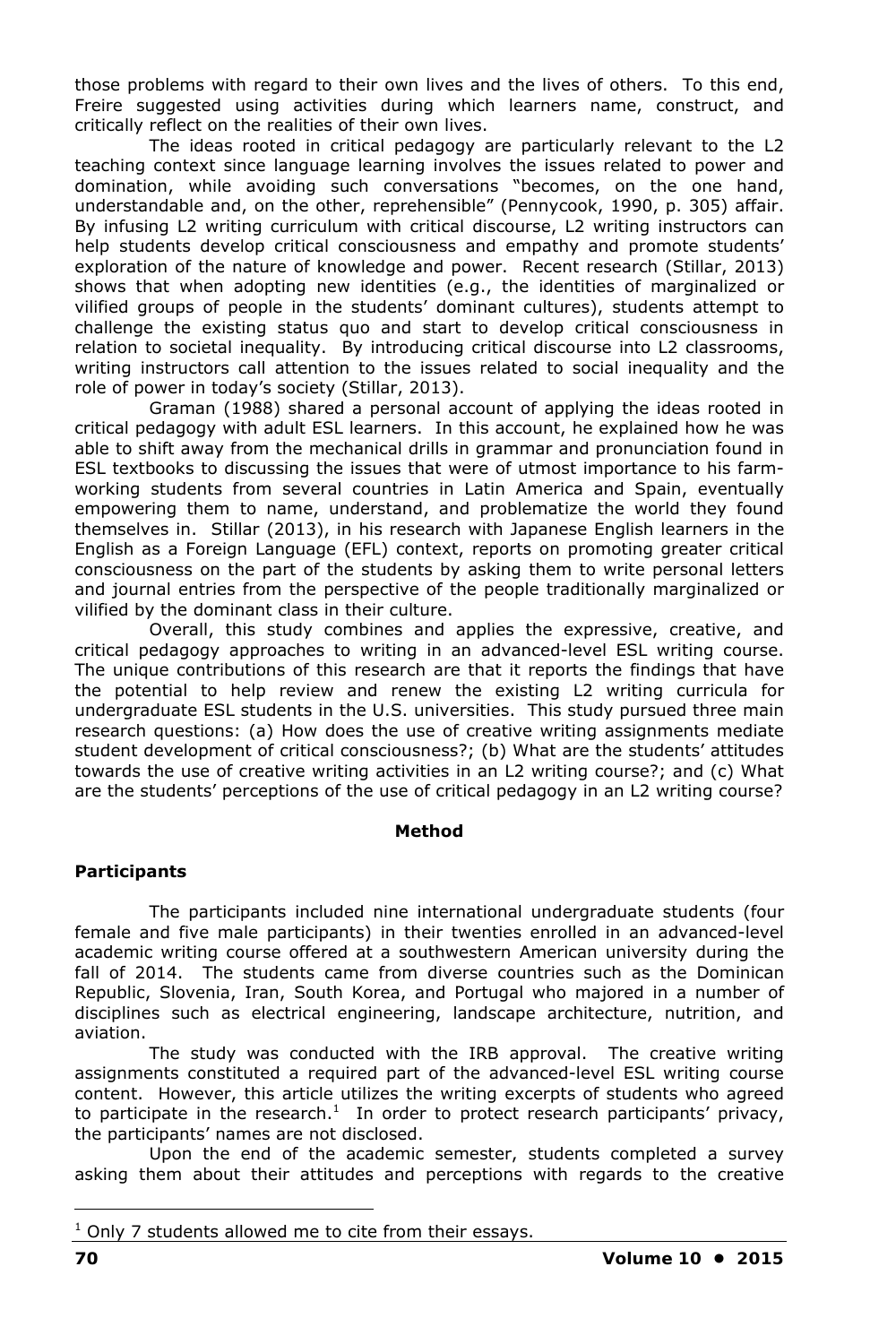writing assignments and critical pedagogy. The end-of-semester survey questions are provided in Appendix A.

### **Instructional Context**

The ESL academic writing course is designed to teach international firstyear undergraduate students common practices associated with academic writing, such as how to summarize an academic text, how to paraphrase and quote from sources, how to choose research topics, conduct library research, organize textual and other kinds of evidence, and use a citation style. In addition, students engage in pre-writing activities and in-class peer reviews, and learn how to revise their academic essays and how to edit their own writing for common grammatical errors.

A set of creative writing assignments was designed by the course instructor (see Appendix B). The assignments required the students to carry out basic library research and consult peers and friends in relation to the topics of the assignments. In this way, the assignments fulfilled one of the course goals. Prior to being assigned with a series of creative assignments, the students were introduced to such concepts as dominant and marginalized groups of people, the notions of critical consciousness, empathy, knowledge, and power in an oral class discussion. Students' writing was graded based on the content (i.e., idea development, persuasive evidence) rather than grammatical, structural or spelling errors.

#### **Mode Inquiry**

Grounded in the qualitative methodology approach (Strauss & Corbin, 1998), this study focuses on the content of student writing and student responses to the end-of-semester survey questions. In order to arrive at a view of the participants' experiences, the research design employed grounded theory (Glaser & Strauss, 1967). According to this approach, in order to ascribe a meaning to the experiences of the participants, a researcher must pay attention to the most prominent and recurrent themes in the data.

Data analysis proceeded in two stages. Each time a creative written assignment was submitted by a student, the researcher wrote interpretive memos about the nature of the topics discussed. These memos initially corresponded to the two broad categories identified in literature, which provided the initial guiding framework: critical consciousness and empathy. The second stage of analysis occurred at the end of the course when all assignments and the responses to the end-of-semester survey were collected and a detailed content analysis was carried out. Students' written assignments and responses were read and re-read repeatedly by the researcher. Recurrent concepts and themes were identified through the researcher's multiple rounds of re-reading the data. Each written sample was divided into topics, coded, and sorted into categories, many of which identified from the content analysis and modified the initial categories. For example, a new category "indifference" was created during the analysis and informed the researcher's further investigations and readings.

#### **Results**

#### **Research Question 1**

To answer the first research question of whether the use of creative writing assignments mediate students' critical consciousness development, the researcher analyzed both the students' replies in the end-of-semester survey as well as the content of students' writing during the course. Appendix C summarizes students' replies to several selected questions from the survey. As can be seen, the majority of the participating students reported on experiencing a greater extent of empathy and critical consciousness as a result of their engagement in the creative writing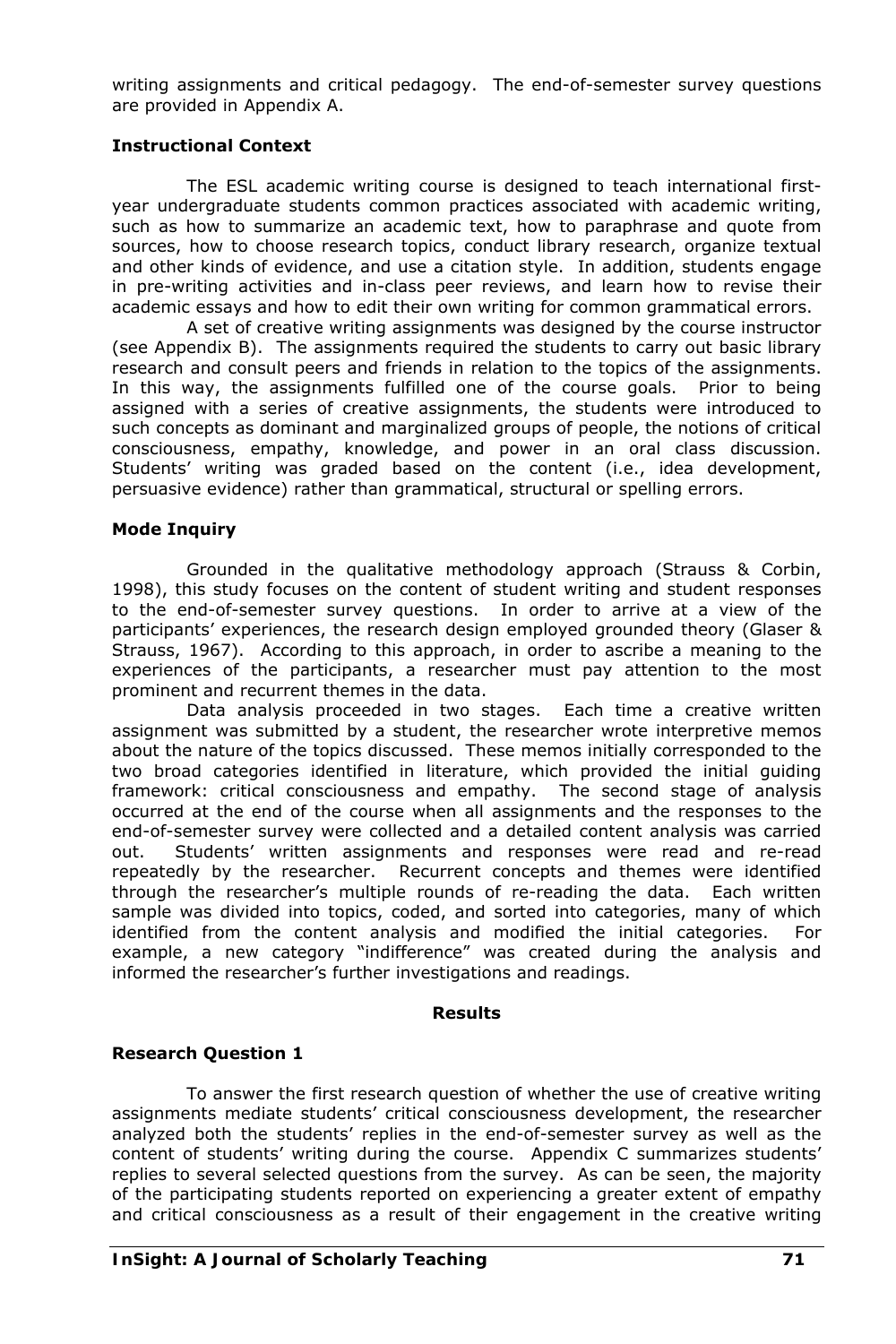activities. At the same time, all but one of the students, were enthusiastic in using the same set of exercises with future students.

In their written assignments, the majority of students also showed a greater extent of critical consciousness towards the end of the semester. For example, while in the first assignment *A Day in the Life of a North Korean,* only two students shared some critical comments about the existing political regime and its elite, in their third assignment *A Letter of a Young Saudi Woman,* all but two students resisted their parental disapproval of their intention to study abroad. The following excerpt from a student's third assignment *A Letter of a Young Saudi Woman* demonstrates the student's ability to exercise her critical thinking skills by recognizing and opposing unstated societal assumptions and values. Here and hereafter, the text in bold indicates the more salient parts of the data, representing more relevance for the article's research questions.

**Excerpt 1.** I always wanted to study in the United States **but now I realize that it is a difficult step for me because of the ideas about women and women's role in this country. The only possibility for me is that I can get in contact with someone of Islam community in the U.S. to become my guardian on the trip.** Is there someone you know that I can contact?

Moreover, in the second assignment *A Letter to an LGBT Friend,* all the students wrote about their intention both to maintain the friendship and to continue interacting with parents with the purpose of eventually persuading them to accept this friendship. The excerpt below from a student's second assignment *A Letter to an LGBT Friend* shows her ability to evaluate an argument and propose an accurate alternative judgement:

**Excerpt 2.** My parents consider these people [LGBT] as outsiders, not a part of society and when I told them about you [an LGBT friend] **I was embarrassed by their reaction.** … But anyways we had a long talk and cleared things up and now I think we are even closer. **In the end, they realized that our friendship is not a bad thing for me or will affect me in some way.** 

The causes of student s' greater extent of critical consciousness can be attributed to: (a) their familiarity with the topics of the assignments and (b) their attitudes towards the marginalized groups of people discussed in the assignments. For instance, with regards to the first assignment, it was perceived by all the students as the most difficult. In their responses to the end-of-semester survey, two of the students wrote that even though they were aware of the situation in North Korea, they had to carry out some research to find out the details, which was time-consuming. In addition, one of the students said that he was not comfortable

writing about North Korea since he doubted that it was possible to obtain accurate<br>information about the country. Students' information about the country. lack of familiarity with the situation in North Korea might have prompted them to describe it in neutral terms rather than to critically evaluate it. Also, students' attitudes towards

**In their written assignments, the majority of students also showed a greater extent of critical consciousness towards the end of the semester.** 

the groups of people discussed in the assignments influenced the nature of their writing. For example, a student from South Korea wrote that in her country it was not customary to talk about the situation in North Korea because people did not care (indifference). As a result, her journal entry was described in a neutral manner. In contrast, in his assignment, another student used the following expressions: "in my oppressed country" and "glorious party (sarcastic)". In his assignment, the same student mentioned that he resisted the regime by smoking self-made cigarettes. In his response to the end-of-semester survey, he said the following: "For the first journal, it was truly appalling to know how people are being treated in that isolated country." Apparently, his initial attitude of empathy rather than indifference prompted him to share some critical comments about the existing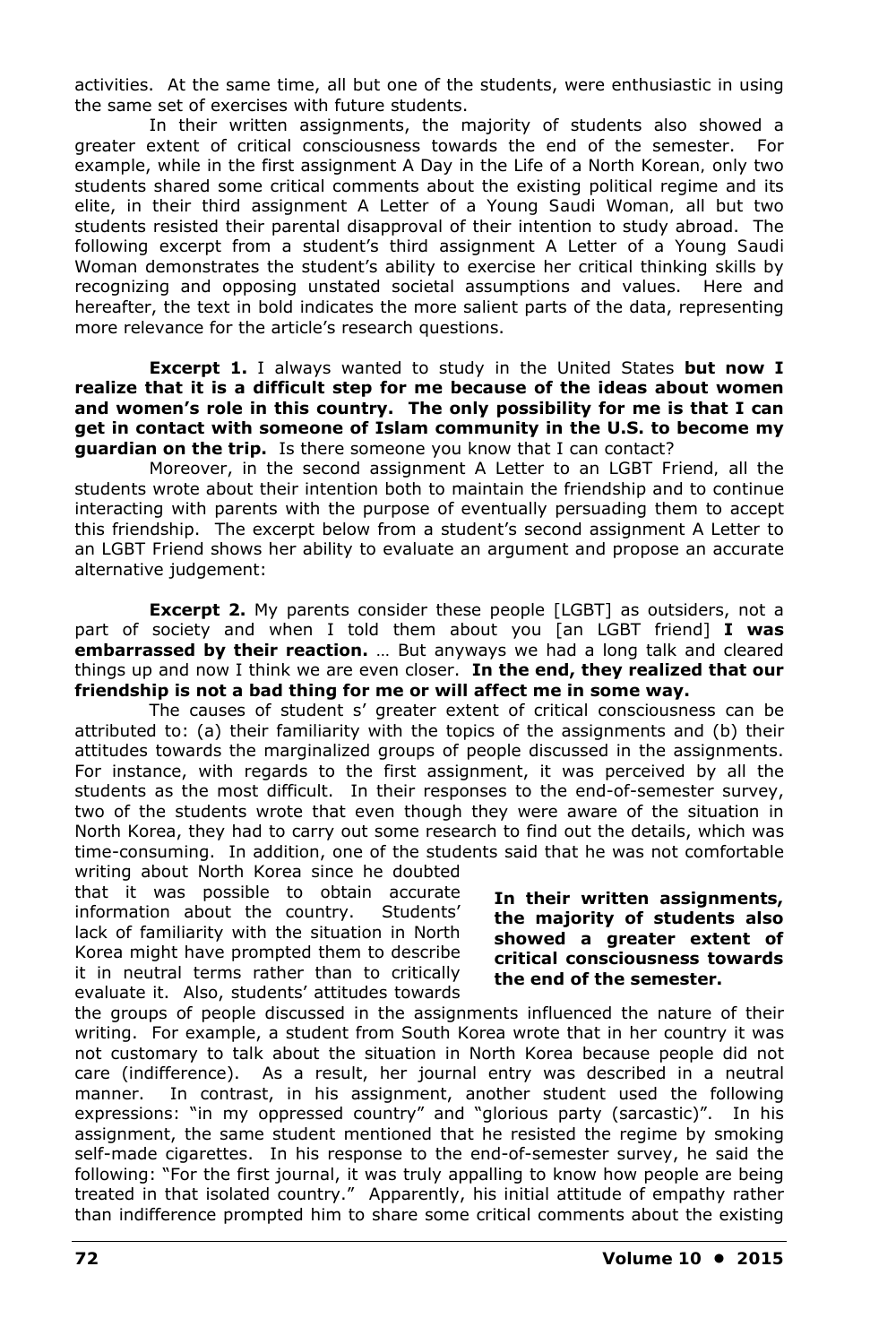regime. Another critically-minded student admitted contemplating her escape from the country and describing the elite as "they are the only ones who can afford Western brands and goods, they can pay in euros and dollars."

In their responses to the second assignment dealing with the parents' disapproval of their friendship with a member of the LGBT community, all students showed their determination to resist their parents' decision. Some of the students justified their parents' negative reactions by their religious affiliations (e.g., Mormon, Muslim). Interestingly, one of the students returned to this topic (LGBT) in the last (fourth) assignment, probably finding it particularly relevant. In contrast to the first assignment, students had greater awareness of the issues related to the LGBT community. Also, they might have found it easier to resist their parents' decision rather than the policies of a country's regime.

Similar claims can be made in relation to the third assignment, which required students to write a letter to a U.S. pen friend from the perspective of a young Saudi woman whose intention to study abroad is not supported by her parents. All but two students found a resolution to the problem. The excerpt below illustrates one of such solutions.

**Excerpt 3.** I have been talking to Aladdin [guardian's name] a lot. He is an encouraging person and really comprehensible, therefore, **he would like to help me. We thought that I can go to study abroad, and he can accompany me.** 

In the excerpt above, the student decides to ask a male guardian from her home country to accompany her on her trip to study abroad, while another student writes about a guardian in the U.S. Some other student requests advice from her pen-friend in the U.S. about how she managed to come to the U.S. despite parental disapproval of her decision, while a different student mentions a supportive husband. Overall, completing this assignment, the majority of the students demonstrated their ability to recognize a societal problem and offer a viable solution. Interestingly, completing this assignment, one of the students also provided a translation of her assignment in Arabic, whereas another student wrote the text in English and the signature in Arabic.

Finally, students' responses to the fourth writing prompt (see Appendix A) also illustrate students' ability to recognize and critically evaluate unstated unfair assumptions and beliefs:

**Excerpt 4.** People got into a fight with us because we [an LGBT couple] held hands on the street. … When I woke up, I wanted to report to the police but when I started to talk and saw the policeman's face, **I realized that he was not going to help me. He had such a critical look on his face. I decided not to continue.** 

To summarize, the set of creative writing assignments enabled the students to become more critical towards societal inequality as well as prompted some of them to become more empathetic towards the groups of people discussed in the assignments.

#### **Research Question 2**

Overall, all the students found the creative writing assignments both engaging and beneficial, which helps to address the second research question about students' attitudes toward the use of creative writing activities. In the end-ofsemester survey, one of the students even noted that he would prefer to write more creative writing exercises rather than academic essays. Another student mentioned that given that student writing is not graded based on grammar, spelling or word choice, he feels "more free" and "it helps you get your thoughts on paper." In addition, some other student noted that as a result of his engagement in the creative writing activities, he had increased both his fluency and confidence as an L2 writer since he "had to focus on the depth rather than the grammar" in his writing.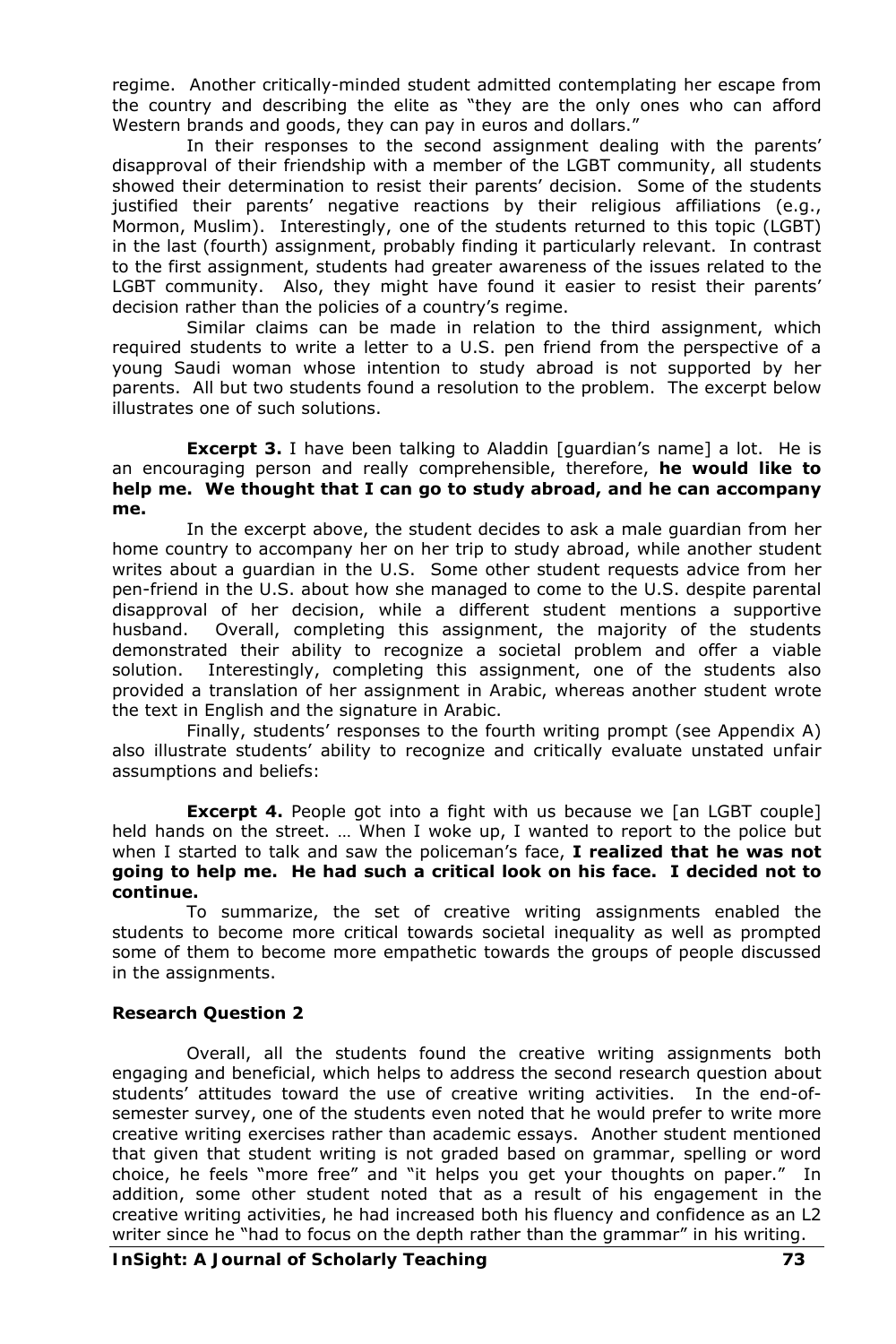While the students appreciated the use of the creative writing exercises, they also found some of the assignments challenging. In particular, two students found the last (fourth) assignment particularly difficult since they described events happening in their home countries. In this assignment, students wrote about the Haitian refugees' situation in the Dominican Republic, the accidental death of an African American in the U.S, the Yazidis' massacre in Iraq, gay rights, and a gypsy's arranged marriage.

In sum, the students admitted that the creative writing assignments helped them with developing greater fluency and confidence in writing, provided that their writing was not graded based on grammar, spelling or structural deficiencies.

### **Research Question 3**

With regards to the use of critical pedagogy, student perceptions of the use of critical pedagogy in an L2 writing course varied. While most of the students wrote that it was OK to use it in a writing course, one of the students wrote that he really enjoyed "being in another's shoes." Commenting on his overall experience, the same student noted that "I learned how to put myself in that person's shoes, it made me respect and understand others' beliefs." In contrast, one other student mentioned that she would prefer less

**While developing a more critical stance towards authorities, some of the students also demonstrated an increased extent of empathy towards marginalized groups of people.**

depressing topics to write about, thus demonstrating her indifference to the needs of those who find themselves in more dire circumstances than herself.

While developing a more critical stance towards authorities, some of the students also demonstrated an increased extent of empathy towards marginalized groups of people. For example, in her response to the end-of-semester survey, one of the students wrote the following: "This assignment made me more critical towards those people who think that everybody is or should be the same and do not accept people who are different." Another student similarly noted that the assignments "help students think differently." Finally, some other student mentioned that he particularly appreciated learning about social issues and cultural differences through his engagement in the creative writing activities.

#### **Discussion**

To summarize, the majority of the students were positive towards the use of critical pedagogy in an L2 writing course, while one of the students proposed to choose less depressing topics to discuss. Among the benefits of using critical pedagogy, students mentioned learning to think differently, being in another person's shoes, and learning to understand and respect cultural differences.

### **Limitations of the Study**

Clearly, major generalizations about the use of creative writing exercises and critical pedagogy cannot be made from this research due to the limited sample (nine participants). In the future, a larger and more diverse sample might be a worthwhile research endeavor.

### **Conclusion**

Overall, the L2 students in this study valued the opportunity to engage in creative writing exercises and benefit from this activity. At the same time, their reactions towards the use of critical pedagogy varied. In this way, the article contributes to the data-driven accounts of international students' experiences with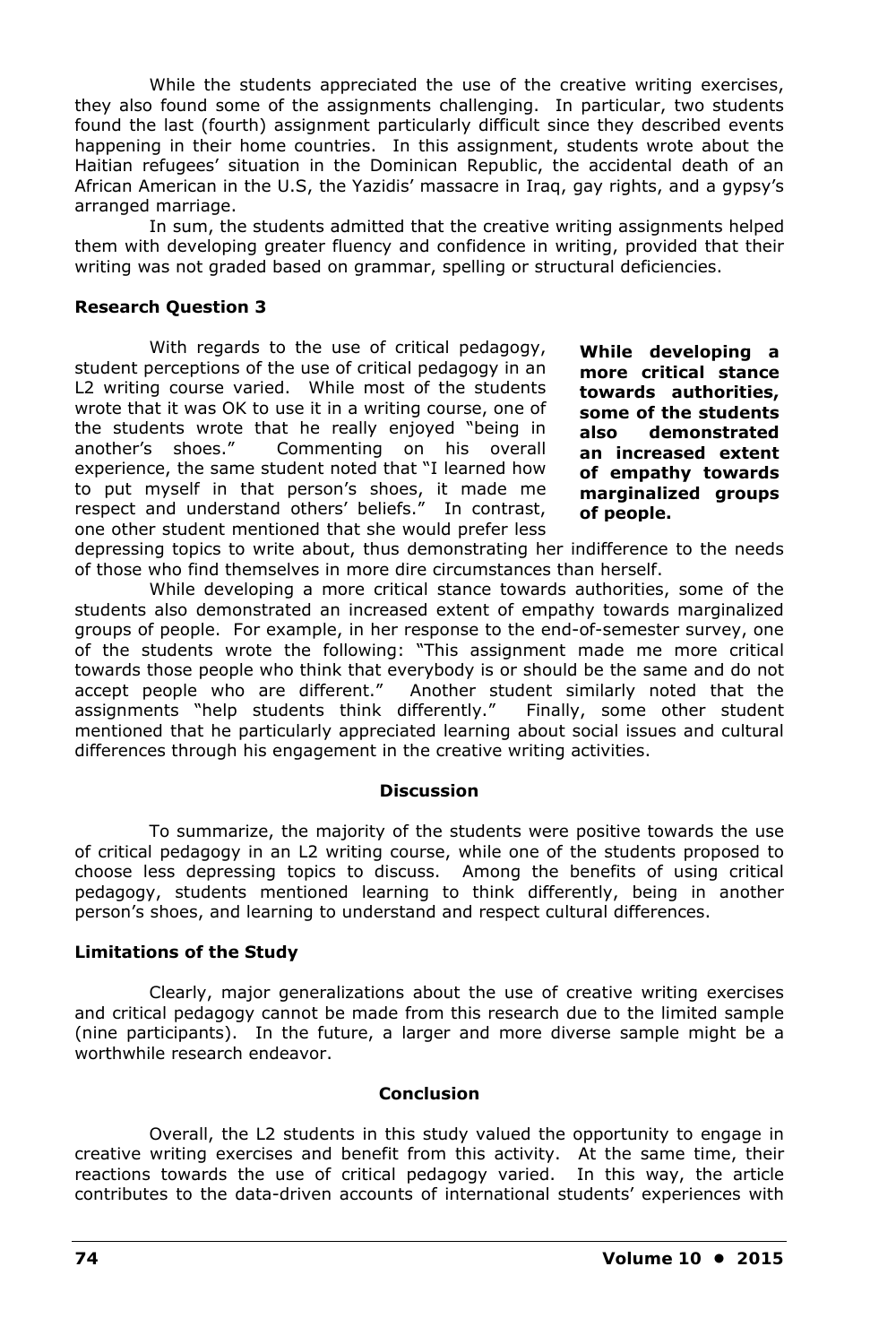creative writing and critical pedagogy. Such research can help renew and revise L2 writing curricula at American universities.

The study suggests that creative writing assignments can serve as an important mediational tool that fosters greater motivation and engagement with writing and argues for the need of more research endeavors in this area. Specifically, it seems worthwhile to trace the impact of creative writing assignments on the quantity and quality of student writing in other course assignments such as academic essays. It can be hypothesized that by extending student opportunities to engage in L2 writing, both the quality and the quantity of their writing will improve.

The analysis also makes clear that creative writing activities grounded in critical pedagogy allow different sources of knowledge for L2 writers to come together. Provided that the majority of students were not familiar with the topics they were required to write about, they engaged in additional research as well as consulted peers and friends who might offer accounts of personal experiences related to the topics discussed in class. The extent to which this actually happens depends a great deal on the abilities of both the instructor and the students to search, synthesize, and interrogate material from a range of sources. Yet, there is potential that ideas from personal experience, classroom, instructor, peers, and expert sources can not only coexist, but also blend and influence one another.

Finally, the study's findings points to the efficacy of creative writing not only as a learning space for L2 students, but also as a way for the instructor to interact with students commenting on the content of student writing, which creates a non-threatening environment for L2 learners to express and develop their ideas in writing.

#### **References**

Bilton, L., & Sivasubramaniam, S. (2009). An inquiry into expressive writing: A classroom-based study. *Language Teaching Research, 13*(3)*,*  301-320. doi: 10.1177/1362168809104702

Freire, P. (2006). *Pedagogy of the oppressed* (M. B. Ramos, Trans.). New York, NY: Continuum. (Original work published 1970).

Glaser, B., & Strauss, A. (1967). *The discovery of grounded theory: Strategies for qualitative research.* Chicago, IL: Aldine.

Graman, T. (1988). Education for humanization: Applying Paulo Freire's pedagogy to learning a second language. *Harvard Educational Review, (58)*4, 433-448. Retrieved from http://hepg.org/her-home/home

Holmes, V. L., & Moulton, M. R. (1997). Dialogue journals as an ESL learning strategy. *Journal of Adolescent and Adult Literacy, 40*(8), 616-621. Retrieved **from** http://onlinelibrary.wiley.com/journal/1 0.1002/(ISSN)1936-2706

Lee, H. C. (2012). The reading response e-journal: An alternative way to engage low-achieving EFL students. *Language Teaching Research, 17*(1), 111-131. doi:10.1177/1362168812457539

Leki, L. (1992). *Understanding ESL writers: A guide for teachers.* Portsmouth, NH: Heinemann.

McDonald, B. A., Rosselli, J. A., & Clifford, J. E. (1997). Journal writing: Learning, reflections, and adjustments to American life. ERIC Document Reproduction Service No. ED 423 709.

Pagliarini Cox, M. I., & de Assis-Peterson, A. A. (1999). Critical pedagogy in ELT: Images of Brazilian teachers of English. *TESOL Quarterly, 33*(3), 433-452. Retrieved from http://onlinelibrary.wiley.com/journal/1 0.1002/(ISSN)1545-7249

Pennycook, A. (1990). Critical pedagogy and second language education. *System, 18*(3), 303-314. Retrieved from http://www.sciencedirect.com/science/j ournal/0346251X

*InSight: A Journal of Scholarly Teaching* **75**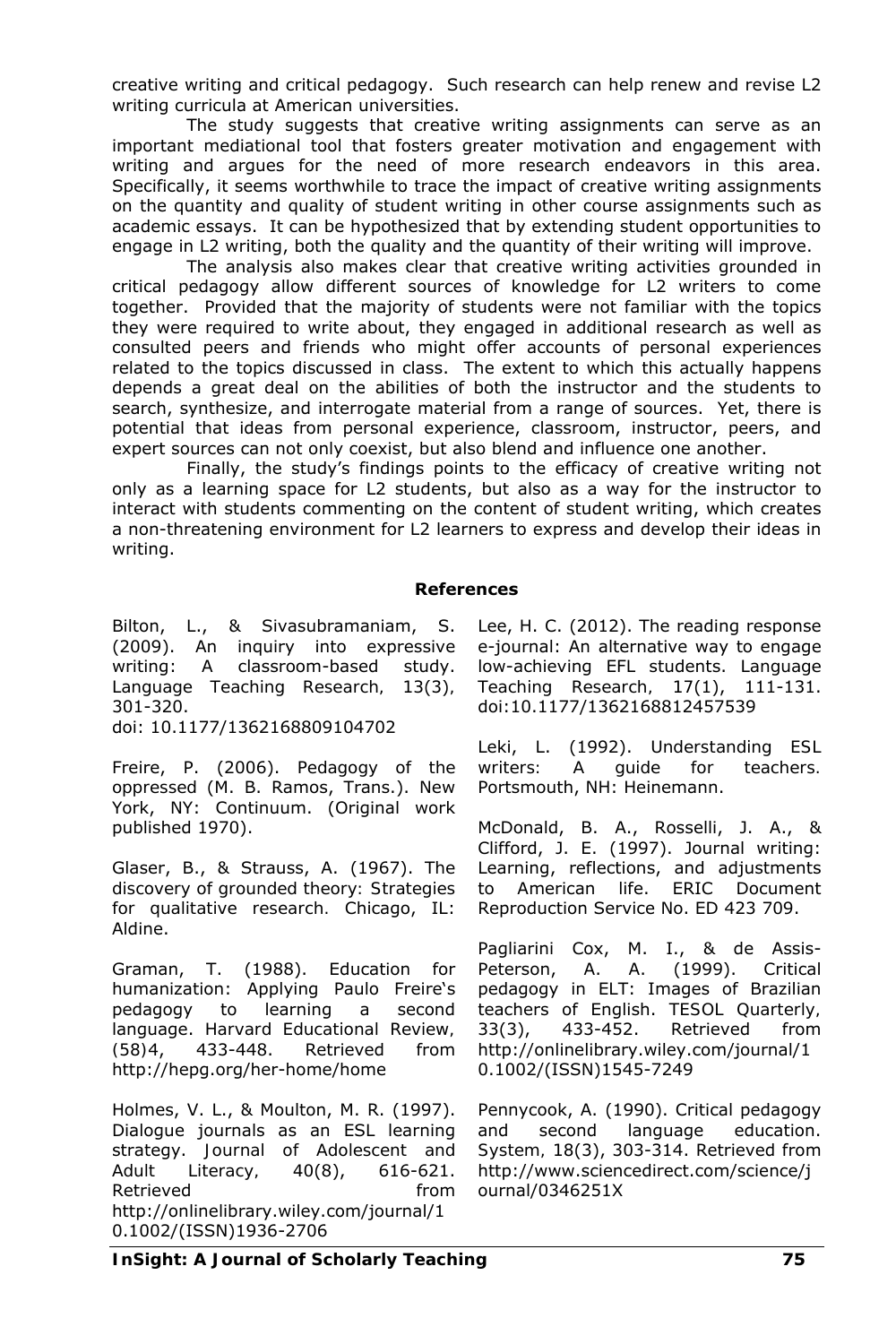Spack, R., & Sadow, K. (1983). Studentteacher working journals in ESL freshman composition. *TESOL Quarterly, 17*(4), 575-593. Retrieved from http://onlinelibrary.wiley.com/journal/1 0.1002/(ISSN)1545-7249

Stillar, S. (2013). Raising critical consciousness via creative writing in the EFL classroom. *TESOL Journal, 4*(1), 164-174. doi:

10.1002/tesj.77

Strauss, A., & Corbin, J. (1998). *Basics of qualitative research* (2nd edition). Thousand Oaks, CA: Sage.

Zamel, V. (1982). The process of discovering meaning. *TESOL Quarterly 16*(2), 195-209. Retrieved from http://onlinelibrary.wiley.com/ journal/10.1002/(ISSN)1545-7249

# Appendix A

Selected Questions from the End-of-Semester Survey

- 1. Which of the four assignments did you find the most difficult? Why?
- 2. Overall, did the assignments help you increase your confidence and fluency as a writer? Why (not)?
- 3. Did your attitude to any of the groups of people change (e.g., you became more empathetic) or remain the same upon completion of the creative writing assignments? Why (not)?
- 4. Did the creative writing assignments help you become more aware and/or critical towards societal (e.g., gender, racial/ethnic, socioeconomic, etc.) inequality? Why (not)?
- 5. Would you recommend the use of this set of creative assignments and topics with prospective students? Why (not)?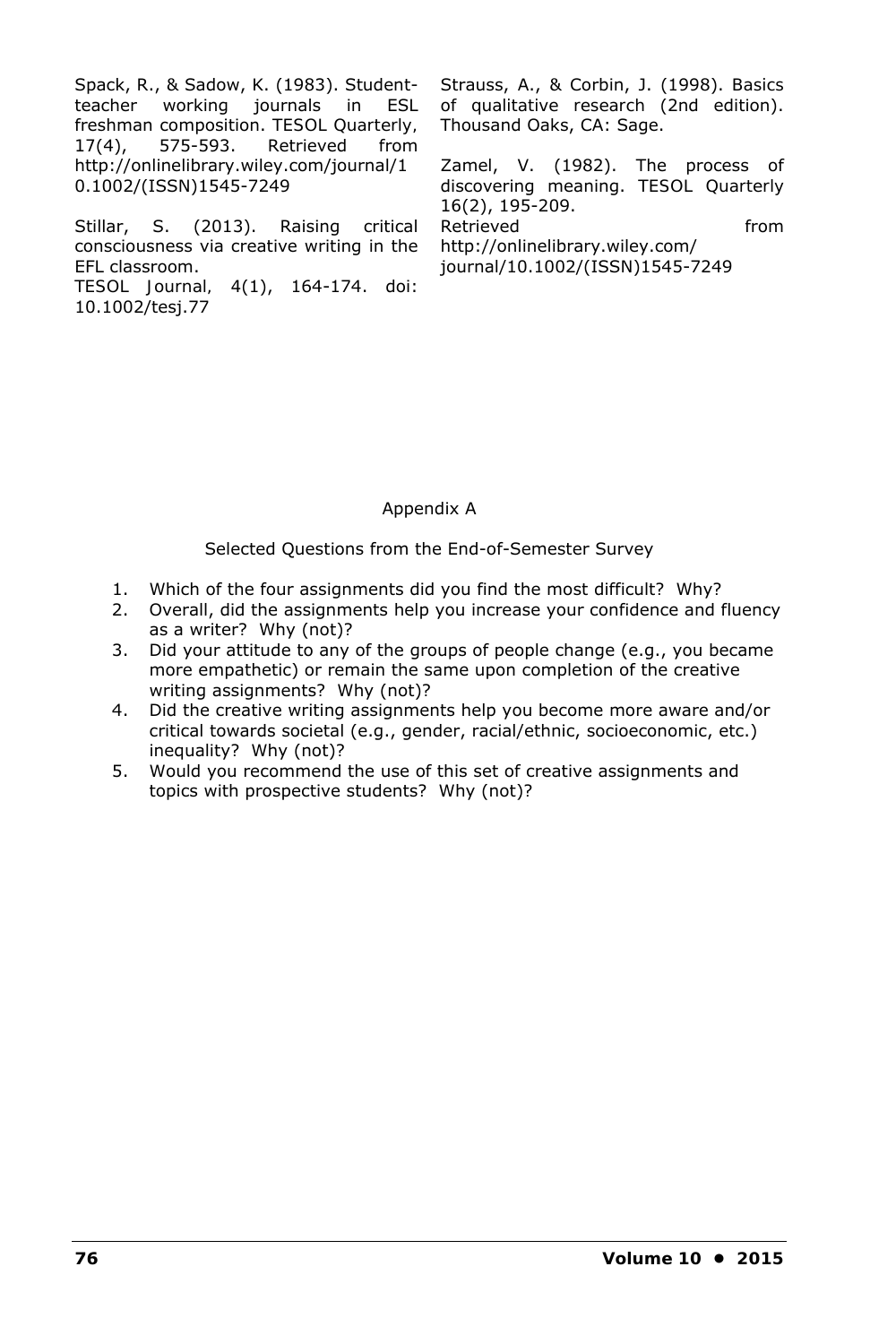# Appendix B

### Creative Writing Assignments

Assignment 1 "A Day in the Life of a North Korean"

Describe a day in the life of a North Korean from the perspective of the North Korean himself/herself. Carry out basic library research and consult peers or friends, as necessary. Length: 1-2 pages

Assignment 2 "A Letter to an LGBT Friend"

Write a letter from the perspective of a person whose friend is gay, but whose parents do not approve of this friendship. Carry out basic library research and consult peers or friends, as necessary. Length: 1-2 pages

Assignment 3 "A Letter of a Young Saudi Woman"

Write a letter to a U.S. pen friend from the perspective of a young Saudi woman whose intention to study abroad is not supported by her parents. Carry out basic library research and consult peers or friends, as necessary. Length: 1-2 pages

Assignment 4 "A Topic of Your Choice"

Write a letter or a journal entry from the perspective of a person who belongs to a traditionally marginalized societal group. Carry out basic library research and consult peers or friends, as necessary. Length: 1-2 pages

# Appendix C

Students' Attitudes and Perceptions of the Creative Writing Assignments

| <b>Selected Survey Questions</b>                                                                                                    | No (Number of<br>Students) | Yes (Number of<br>Students) |
|-------------------------------------------------------------------------------------------------------------------------------------|----------------------------|-----------------------------|
| 1. Did your attitude (e.g., feeling<br>more empathy) towards any of<br>the groups of people discussed in<br>the assignments change? |                            | 5                           |
| 2. Did you become more critical<br>towards societal inequality?                                                                     | 3                          | 6                           |
| 3. Would you recommend the<br>use of the creative writing<br>assignments with future<br>students?                                   |                            | 8                           |

*InSight: A Journal of Scholarly Teaching* **77**